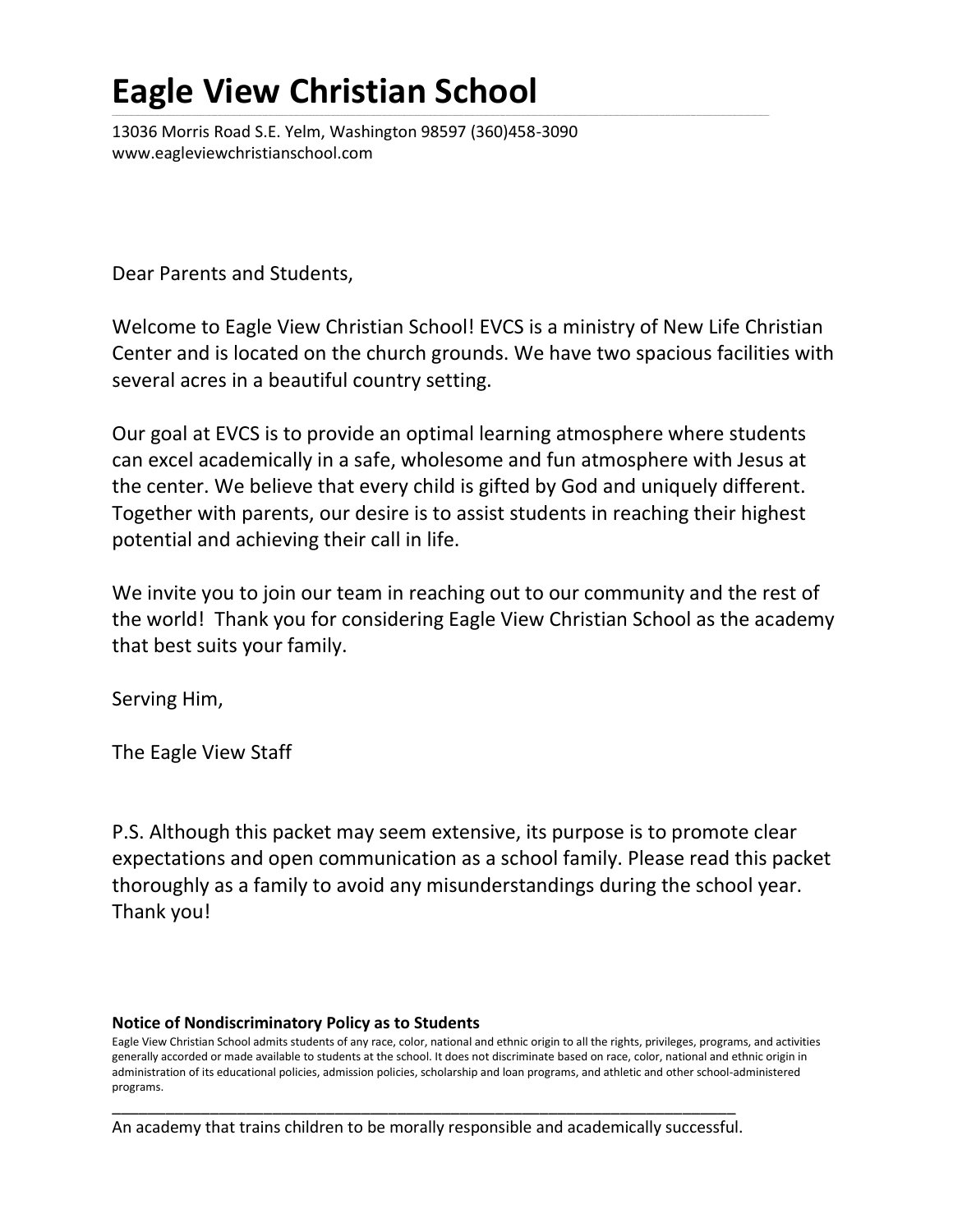### **Introduction**

Thank you for your interest in our school. We have adopted an admissions policy that opens Eagle View Christian School to families who are like-minded spiritually, who are supportive of our philosophy, objectives, and standards of education, and whose children meet our enrollment standards. EVCS enrolls mainstream students and cannot adequately support students who have special or additional needs, due to the lack of paid personnel on campus to sufficiently meet those students' needs, such as psychologists, counselors, licensed nurses, special programs, etc. Our purpose is to serve families who desire not simply a private education but a distinctively Christian education for their children.

Before applying for admission to our school, please read the Registration Packet/Student Handbook provided in this introductory packet. The Student Handbook will introduce you to many of the school's policies, procedures, and expectations for both parents and students.

The first several pages of the Handbook explain our religious purpose, mission, and beliefs. This school unashamedly believes, teaches, and practices a literal interpretation of the Word of God. If you do not agree with our religious mission and beliefs, enrolling your child in our school will likely cause him or her confusion. For example, if a question regarding biblical lifestyles arises in chapel or your child's classroom, the teacher will answer from a biblical viewpoint consistent with our mission and belief statement. If your beliefs and lifestyle choices are not in agreement with our doctrinal stance, that answer will likely create conflict in your child's heart and mind. This internal conflict could drive a wedge between you and your child, cause your child to negatively judge you as a parent, or force your child to choose between our teaching and what her or she learns at home. We respect your desire to place your child in the best possible learning environment, but if you are not in full agreement with our doctrinal positions, it will be best for all concerned if you do not enroll your child at our school.

Biblical principles are integrated into every subject taught at our school. Our staff is committed not only to academic excellence, but also to teaching students how to apply the truths of God's Word to every aspect of life. If you are in agreement with the teachings of God's Word, this school will complement the beliefs and ideals your child is taught at home.

When students apply to Eagle View Christian School, we make a point of getting to know them better to help guide us in our decisions regarding enrollment. To do this, we speak with references; interview the student who is applying, and review past school records regarding academic, social, and behavioral performance. The goal of the application process is to ensure that, in the past and in the present, applicants have been demonstrating the values, judgment, and character traits that align with our school standards and Statement of Faith. We seek to discover how students exhibit their commitment to Jesus Christ and honor Biblical mandates through their morality and through healthy, wholesome lifestyles. Learning about whether applicants have exhibited past patterns which are developmentally suitable and socially appropriate allows us to determine whether their enrollment is in the best interest and safety of the rest of the school student body. It is not recommended that students who are or recently have been exhibiting unhealthy behaviors due to serious emotional trauma be accepted at Eagle View. This recommendation is due to the school's lack of on-campus counseling services to adequately serve the student. The application process also gives students the chance to learn more about the school and our expectations, allowing them to confirm that they feel our school is the right fit for them. It is very important to us that it is each student's own desire to attend Eagle View Christian School, rather than something only required by parents or guardians, as young adults will be most successful when they are involved in the decision process of their education. At the conclusion of the application process, we will prayerfully consider what we have learned and will inform applicants and their families of our enrollment decisions. We look forward to partnering with you to educate your child in God's truth.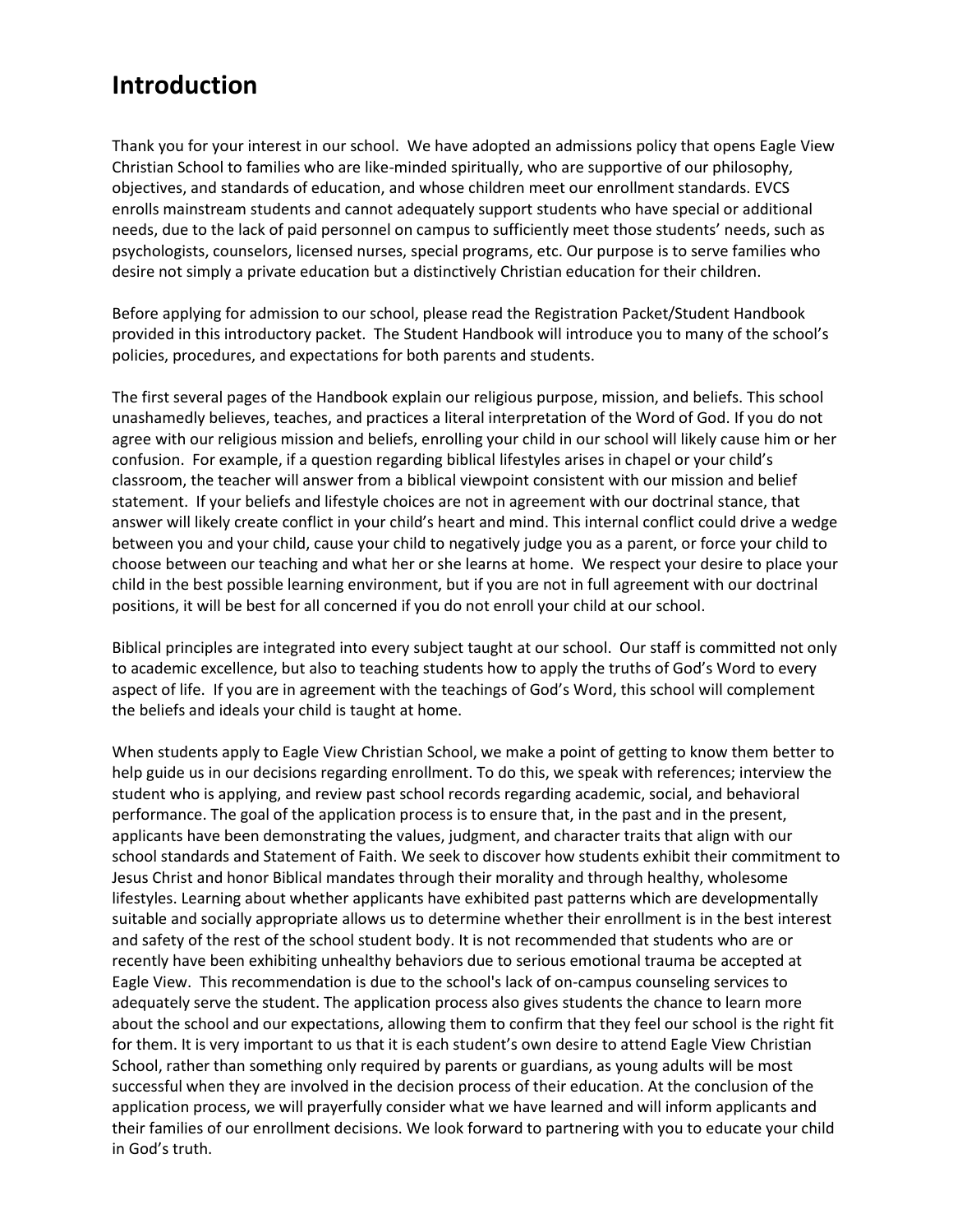# **Mission Statement Eagle View Christian School**

Eagle View Christian School's Mission statement for our junior high and high school is to provide an academy for Christian students whose families are active members in their churches. Our goal is to come alongside these families in assisting their teens in reaching their full potential in God and fulfilling their destinies.

### **Purpose Statement of Eagle View Christian School**

The purpose of Eagle View Christian School is to develop an atmosphere that is conducive to the spiritual and academic growth of every child. EVCS's vision is to be an academy where moral standards are set by the Word of God and upheld by the faculty and student body. The goal of EVCS is not to isolate the students from the world in which they live, but to prepare them effectively in the formative years that they may be equipped to lead godly and successful lives.

We believe that a child challenged scholastically and lifted up spiritually will be able to act responsibly and display a maturity that pleases God and serves others. It is our purpose to advance the students in their destiny while building characters that withstand the moral pressures of the day. Our vision is to be a school where dreams come true!

# **Eagle View Christian School Curriculum**

EVCS employs the A Beka and Bob Jones University curricula in most subjects. The A Beka and Bob Jones University curricula offers students at every grade level a sound education in literature, English, mathematics, science, and social sciences. High school students have the option of taking college preparatory classes in specified areas of study such as chemistry, biology, algebra, geometry, etc.

The EVCS kindergarten program teaches children to read using a sound, established phonics program that makes beginning reading fun. With this phonetic approach, students are able to read very early.

Bible is taught in every classroom by the classroom teacher using a solid Bible curriculum. One day a week, the students meet together for chapel.

Electives vary from semester to semester.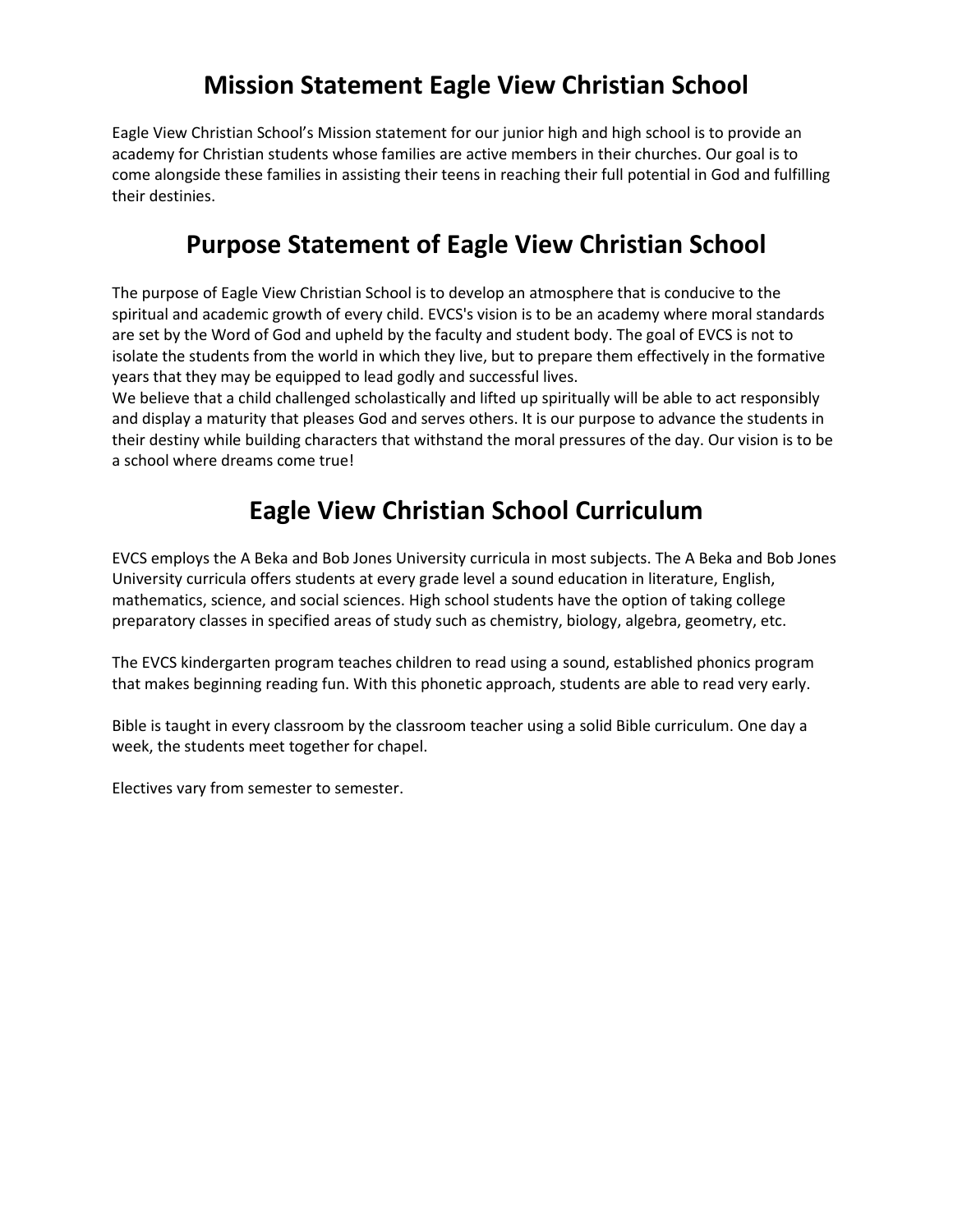### **New Life Christian Center Statement of Faith: (Eagle View Christian School is a ministry of NLCC)**

#### **We Believe:**

- In the Father, the Son, and the Holy Spirit. (Mark 12:29)
- All people have sinned and are in need of salvation. (Romans 3:23)
- Salvation has been provided by Jesus' death on the cross and resurrection. (John 3:16)
- $\hat{\mathbf{T}}$  You can receive salvation by believing in your heart and saying with your mouth that God sent Jesus for you. (Romans 10:9-10)
- $\hat{P}$  It is the will of God that all people be filled with the promised Holy Spirit, receiving the power to live a victorious life. (Acts 2:4)
- Healing has been provided for you by Jesus and is available for all to receive. (Isaiah 53:4-5, James 5:13-15)
- In baptism by full immersion in water and in the receiving of communion. (Matthew 28:19)
- Every believer can live a healthy, prosperous and renewed life in Christ Jesus. (3 John 1:2)

The statement of faith does not exhaust the extent of our beliefs. The Bible itself, as the inspired and infallible Word of God that speaks with final authority concerning truth, morality, and the proper conduct of mankind, is the sole and final source of all that we believe. For purposes of New Life Christian Center's faith, doctrine, practice, policy, and discipline, our New Life Christian Center Board of Directors is the association's final interpretive authority on the Bible's meaning and application.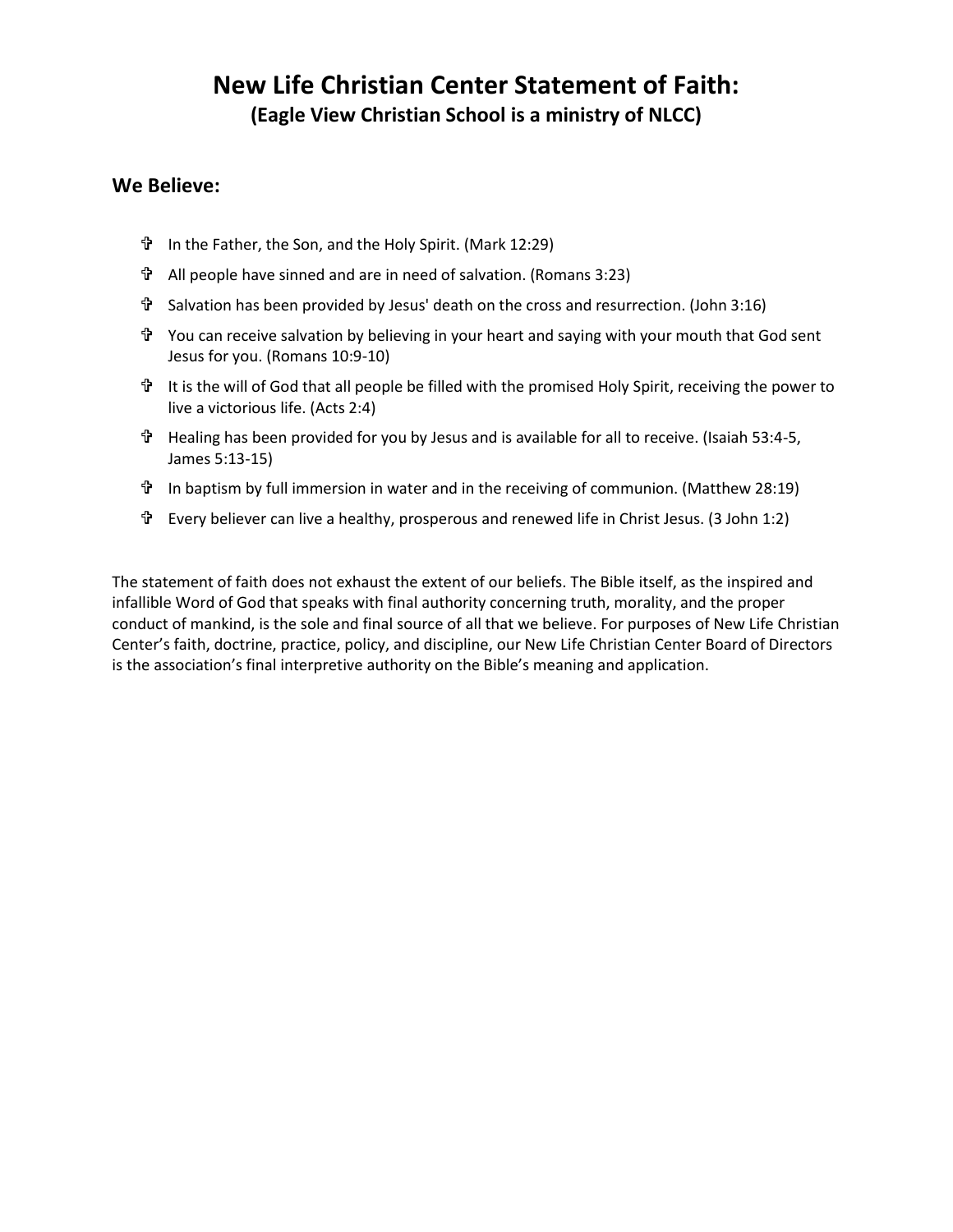### **INFORMATION FOR PARENTS Marriage, Gender and Sexuality Statement New Life Christian Center/Eagle View Christian School**

Eagle View Christian School believes that God wonderfully and immutably creates each person as male or female. These two distinct, complementary genders together reflect the image and nature of God. (Gen. 1:26-27)

We believe that the term "marriage" has only one meaning: the uniting of one man and one woman in a single, exclusive union, as delineated in Scripture (Gen. 2:18-25). We believe that God intends sexual intimacy to occur only between a man and a woman who are married to each other (1 Cor. 6:18; 7:2-5; Heb. 13:4). We believe that God has commanded that no intimate sexual activity be engaged in outside of a marriage between a man and a woman.

We believe that any form of sexual immorality (including adultery, fornication, homosexual behavior, bisexual conduct, bestiality, incest, and use of pornography) is sinful and offensive to God (Matt. 15:18- 20; 1 Cor. 6:9-10).

We believe that in order to preserve the function and integrity of New Life Christian Center/Eagle View Christian School as the local Body of Christ, and to provide a biblical role model to the students, New Life Christian Center/Eagle View Christian School members, and the community, it is imperative that all persons employed by New Life Christian Center/Eagle View Christian School in any capacity, or who serve as volunteers, agree to and abide by this Position Statement on Marriage, Gender, and Sexuality (Matt. 5:16; Phil. 2:14-16: 1 Thes. 5:22).

We believe that every person must be afforded compassion, love, kindness, respect, and dignity (Mark 12:28-31; Luke 6:31). Hateful and harassing behavior or attitudes directed toward any individual are to be repudiated and are not in accord with Scripture nor the doctrines of New Life Christian Center/Eagle View Christian School.

# **Information for School Admittance**

#### 1. **Academic Records:**

Students' past school records are required to be sent to EVCS before school begins. You will be given a form to request that your child's records be released from their previous school.

2. **Immunizations:**

Your child must be up-to-date on shots required by Washington State law.

3. **Birth Certificate:**

A copy of students' birth certificates are required.

4. **Application process:**

All application forms must be completed and returned to EVCS

#### 5. **Parent/Student Interviews:**

New students and their parents will in most cases be invited to complete an interview with the principal or vice principal before attending school. In this interview, we will discuss expectations, goals, past school records, personal testimonies, etc. We will also answer any questions you may have.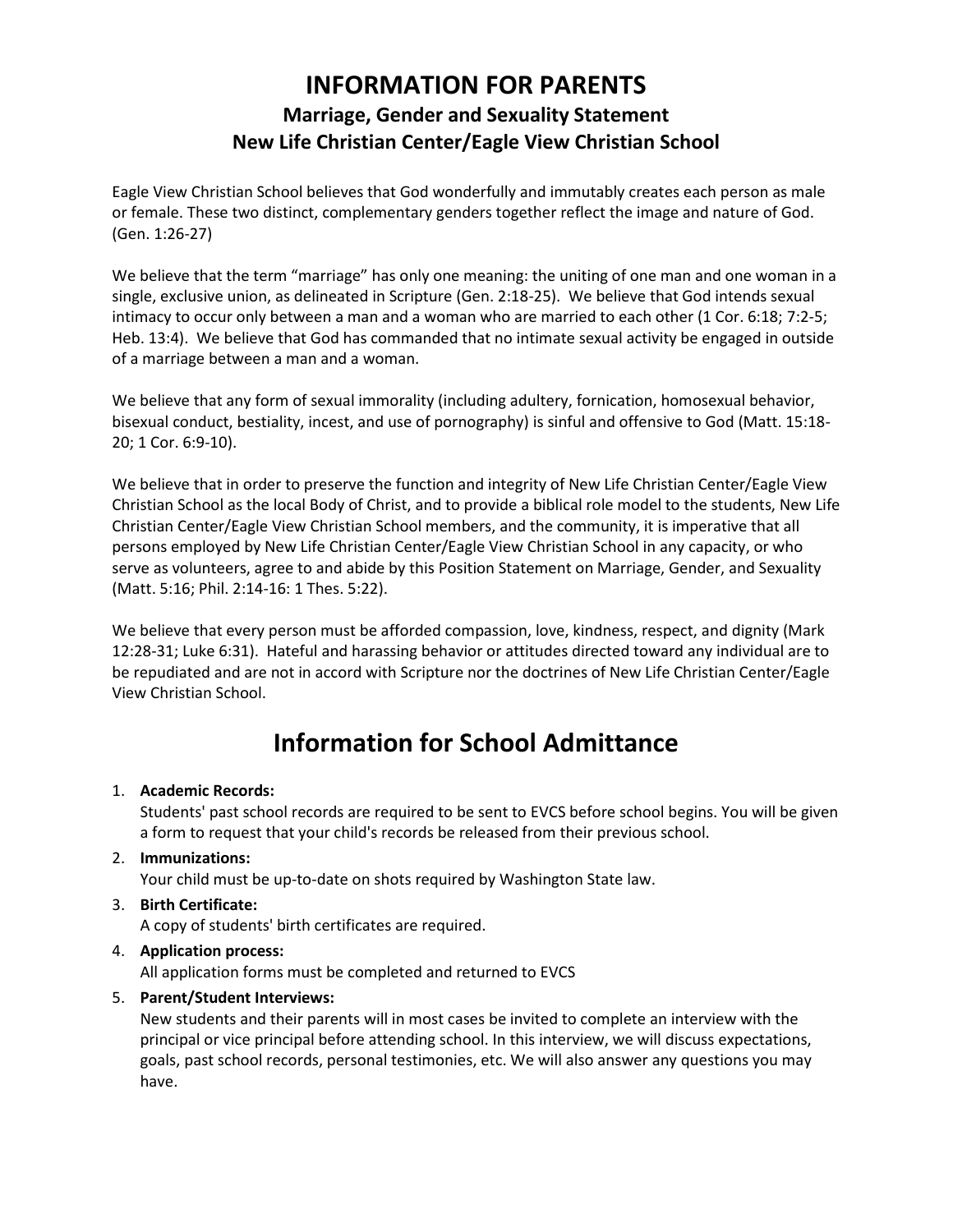# **Parent/Student Information**

#### **Appropriate speech:**

Swearing and inappropriate slang will not be allowed on the school premises.

#### **Dress code for P.E.**

P.E. dress for the lower grades needs to be comfortable and durable. The requirements for P.E. clothes for 7th-grade and above are as follows: Sweats or T-shirts and shorts. Shorts must be no shorter than 2" above the knee. No midriff, halter or tank tops are allowed. All students must wear closed-toe, sport shoes.

#### **Dress code:**

The primary responsibility for school dress and grooming rests with the parents of our students. The school's responsibility is not to permit dress and grooming which is disruptive to the educational process or to the health, safety, or propriety of our students. Specific dress requirements include:

- 1. Shoes must be worn at all times. High heels, cleats, slippers, open-toe sandals and flip flops are not safe. High School students may wear heels, open-toe sandals and flip flops. All students may wear slippers indoors on special occasions specified by their teacher such as Pajama Reading Day.
- 2. Hoods and sunglasses may be worn to and from school only, but not in the buildings.
- 3. Students must be fully clothed from shoulder to 2" above the knee. Skin-tight clothing and tops exposing the midriff are not adequate clothing. Pants & jeans that are large enough to fall over the hips and expose under garments are not acceptable. Tank tops and/or spaghetti straps are unacceptable, unless covered by a shirt. When looking forward, the neckline of tops may not be lower than 5" below the chin.
- 4. Clothing that portrays inappropriate designs or pictures representing works of darkness (secular rock groups, evil, skulls), substances (drug/paraphernalia, alcohol, tobacco), or designs/pictures representing disrespect to religion, sex or ethnicity is prohibited. Slogans with inappropriate double meanings will not be acceptable.

Students in violation of the above dress standards will be held out of class or parents will be called to take the student home to change. Thank you for supporting our Christian school values.

#### **Early dismissals:**

Students must bring a signed note from their parent. If an adult, other than the parent, will be taking the child out of school, the parent must send a note authorizing another person to take the student off campus. Students must be signed out at the office first and a staff member will pick up the child from class.

#### **Electronic devices:**

Students are not allowed to bring electronic devices, such as laptops, tablets, etc. on campus. See "Student phone use and messages" for more information.

#### **Field trips:**

EVCS offers a variety of field trips. Drivers must have a WSP background check, current vehicle insurance and a valid driver's license. We ask that parents driving on school field trips stay in the caravan, drive the speed limit, and only play Christian music. Please do not play DVDs.

#### **Fundraising:**

In order to keep tuition low, to cover school-operating costs, and to purchase special student equipment, different fund-raising events will occur during the year. We expect all students and parents to participate in some area of fundraising.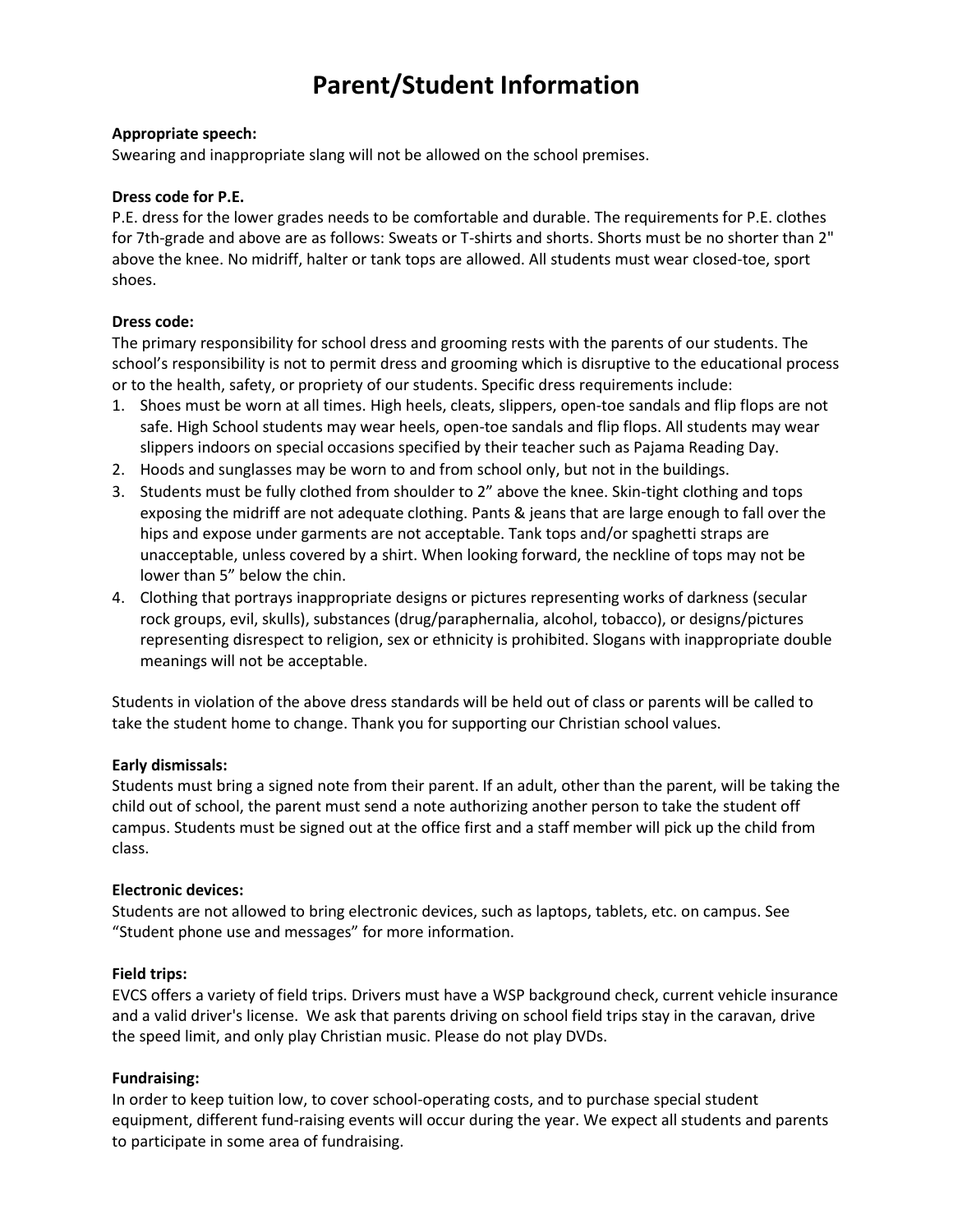#### **Homework and make-up work:**

Homework and make-up work are as significant as classroom work. Parents need to call when the student will be absent. Grading is calculated on assignments being completed on time.

#### **Jr. High and High School Information:**

Students are allowed one week to change electives with written parental consent. Students who are taking off-campus sports must have a signed consent form from their parent before leaving campus.

#### **Lunches:**

Students can purchase lunch at the student store or bring a sack lunch. Microwaves are available. Lunch cards are available for purchase. No cup of soup for children below 4th grade please.

#### **Parent visits:**

We welcome parental visits. Please notify the school office if you would like to schedule a short visit to your child's class or have lunch with your child.

#### **Report cards:**

Report cards are based on four quarters. Report cards are distributed the 1st and 3rd quarters at Parent/Teacher conferences. They are distributed to the parents following the 2nd and 4th quarters.

#### **School hours:**

School begins at 8:25 a.m. each day and ends at 3:00 p.m. for students in the 1st-12th grades. Kindergarten is 9 a.m.-3 p.m., Monday through Friday.

#### **Show and share:**

We encourage students to bring educational items for Show & Share on the days designated by the teacher. For safety purposes, students may not bring their pets for Show & Share. Occasionally, a veterinarian will bring an animal for demonstration to a classroom.

#### **Snacks:**

Students are allowed mid-morning or mid-afternoon, non-sugary snacks. Water bottles are also permitted in the classroom.

#### **Student phone use and messages:**

If a parent needs to get a message to his/her child/ren during school hours, he/she may call the school office. Students are allowed to use the office phone after gaining permission from an EVCS staff member. Student cell phone use of any kind on campus is prohibited.

#### **Student after school pick-up:**

Students must be picked up directly after school at 3:00 p.m. If parents need after school care for their child, they may pre-register them (5th and under) with New Life Child Development Center, located in the same building as Eagle View (360)458-2290.

#### **Student relationships:**

Student relationships are healthiest when kept on a friendship-only basis. No boyfriend or girlfriend relationships are allowed on campus.

#### **Student supplies for the classroom:**

Students' supply lists are available on the EVCS website.

#### **Toilet training:**

All students in the lower elementary must be completely toilet trained.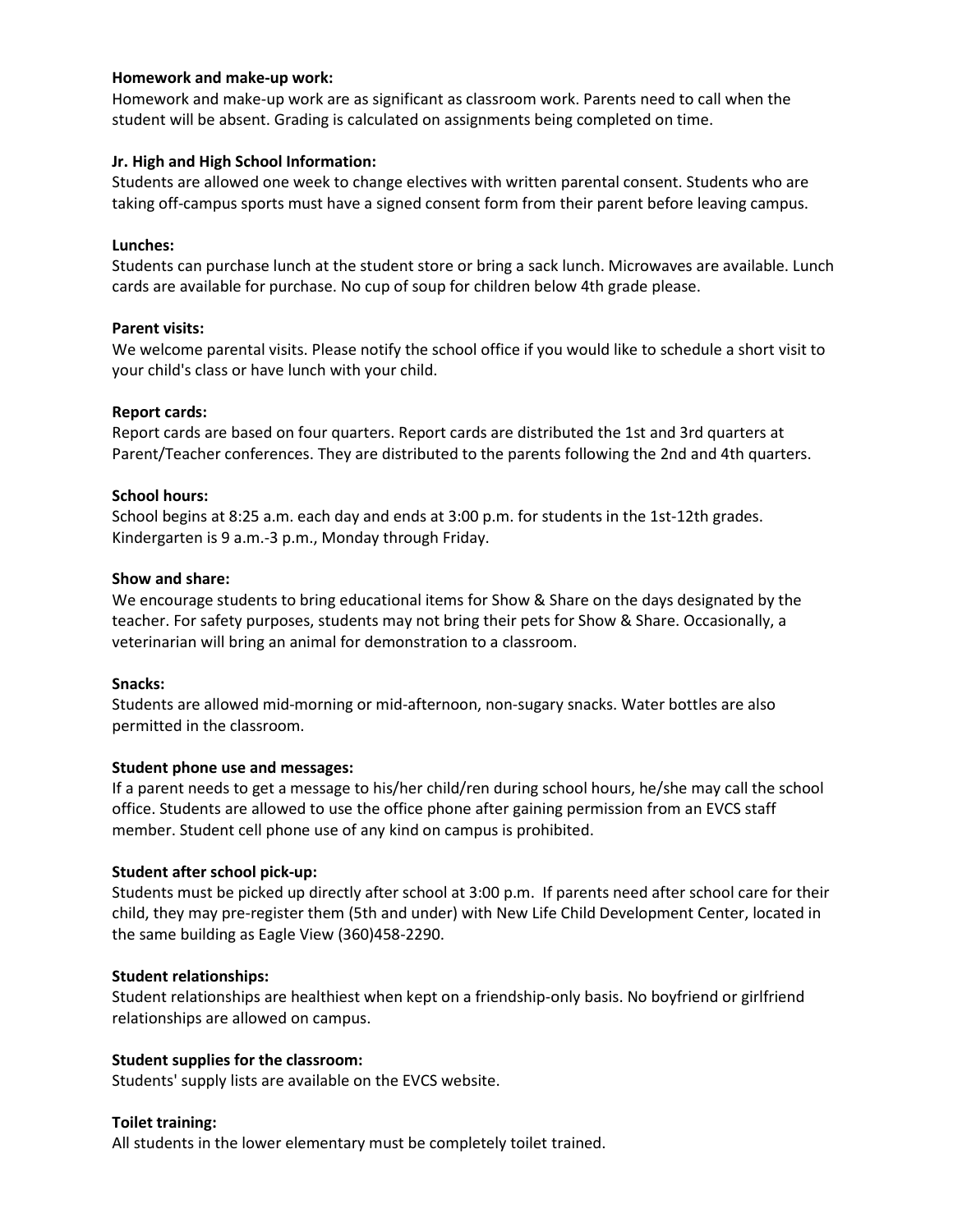#### **Volunteers:**

Those desiring to volunteer at the school must fill out an application and pass a background check by WSP. They will be contacted for an interview. Upon acceptance, a schedule will be planned with the volunteer and the teacher.

#### **Absences:**

There are valid reasons for absences such as illness of the student, emergencies, or school-sponsored events off-campus. Doctor, dental, music or other appointments should be scheduled after school hours if at all possible. Regular attendance is a contributing factor to success in school. Excessive absences inhibit a student's progress. If an absence is foreseeable, parents need to write a note to the child's teacher beforehand. If it is at the last minute, they may call the school office. Parents desiring to take their child on vacations for a day or more must pre-arrange absences so that the teacher can supply lesson plans for the student.

# **Eagle View Christian School Absentee Policy**

- I. An Absence is defined as any time a student misses' class or is 15 or more minutes late to class (excused or unexcused).
- II. When a student accumulates 20 or more excused or unexcused absences in any one course, credit will be lost for that course, within the guidelines listed below. (Semester courses allow only 10 absences.)
	- a. Students who leave class to participate in a school-sponsored activity will not be considered absent.
	- b. Students who miss school due to an extended illness or a chronic health condition may, with principal approval, be placed in a "Limited Attendance and Participation Program" (LAPP). In such cases, the principal, students, and parents will meet with appropriate teachers to as nearly as possible duplicate the regular classroom situation. A document from medical authorities will be required.
- III. Students must obtain prior approval for a prearranged absence. In such cases, both the teachers and the office must be notified. Days missed for prearranged absences are still considered absences. Reasonable time must be given for teachers to accumulate the student's work. All work must be completed before or during the student's prearranged absence.
- IV. Frequent absences prior to the "20 absence maximum" will result in a percentage reduction of the student's grade due to lack of classroom participation and lack of instructional time.
- V. In addition to tardiness being addressed above, frequent tardiness is addressed in the Tardy Policy.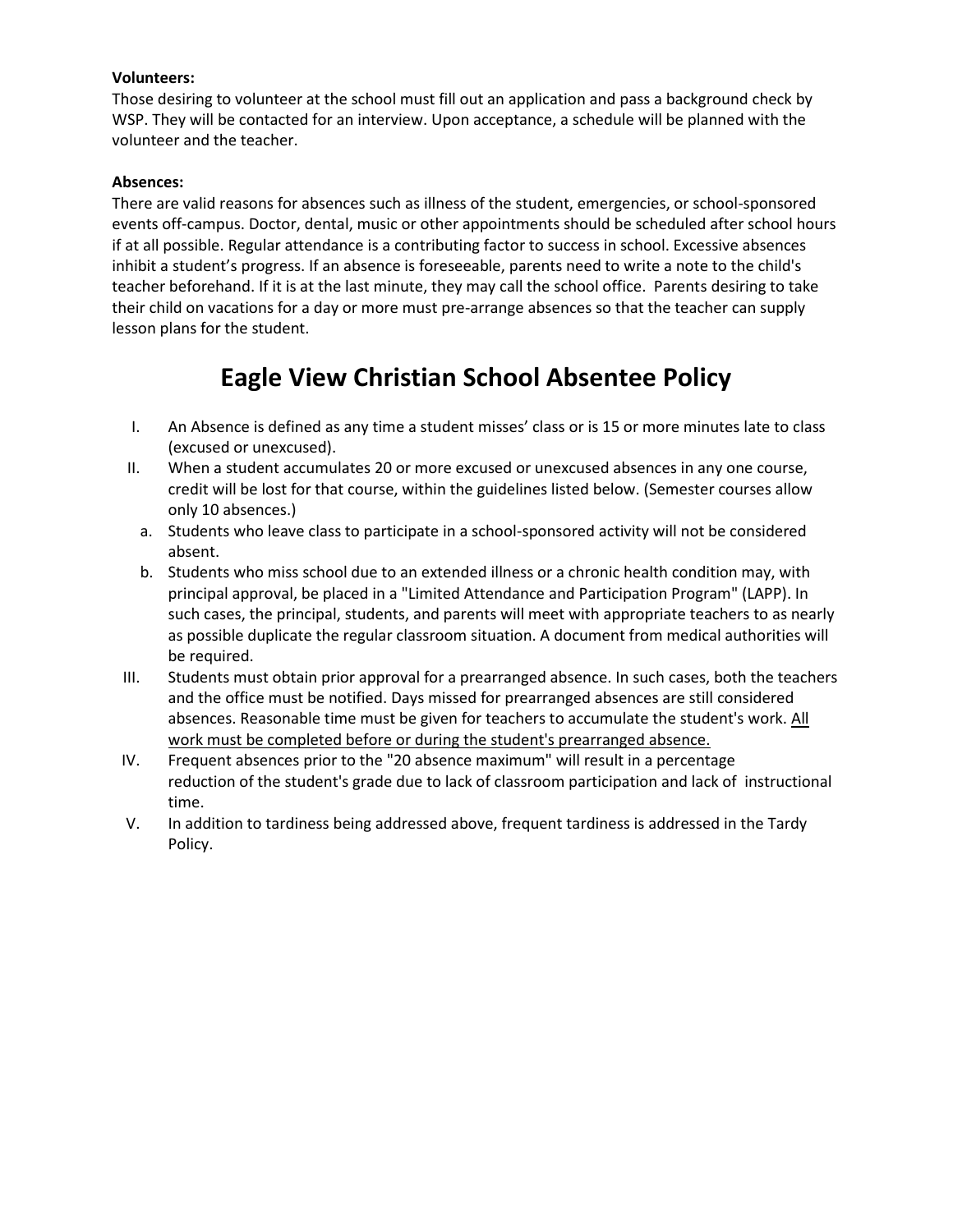# **Eagle View Christian School Tardy Policy (5th-12th Grade)**

This policy is designed to prevent frequent tardiness of students. Frequent tardiness interrupts the educational process and is a distraction to students who have arrived on time and are studying. As a result, teachers are obligated to repeat information that has already been delivered. This policy is intended to encourage families to do everything possible to have their children arrive to school on time out of respect for others.

The policy for tardiness is as follows:

Three times tardy in a semester ..... Misses first break Each additional tardy ...... Misses second break Tardy of 15 minutes or more tardy for a period denotes an absence for that class.

# **State Laws Regarding Administration of Oral Medication to Students**

The intent of this notice is to inform our EVCS parents in general terms of the State Laws regarding the administration of oral medication to students while on campus during the school hours. It is best advised to administer medications before and after school hours whenever possible. If this is impossible, a summary of the state RCW in general terms requires that said school be subject to the following:

- 1) A written, current, and unexpired request from a parent or a legal guardian to administer the medication to the student; AND
- 2) A written, current, and unexpired request from a licensed physician or dentist for administration of the medication; AND
- 3) The medication is in the original container and properly labeled. These requirements INCLUDE OVER-THE-COUNTER medications and cough suppressants.

Thank you for assisting us in upholding these requirements and not requesting we administer medication to your child without following the above guidelines. Parents may come to the school to administer medication to their child in a designated area

# **Eagle View Christian School Policy**

It is the mission of the Eagle View Christian School directors to assist the home in providing a godly Christian education and further believe that students must comply with the conduct code, based on biblical criteria. If the home environment is not in harmony with Eagle View Christian School's doctrinal beliefs and biblical lifestyle requirement, it will be difficult for our school and home values to align.

#### **Eagle View Christian School Policy:**

Eagle View Christian School is a religious institution providing an education in a distinct Christian environment, and it believes that its biblical role is to work in conjunction with the home to mold students to be Christ-like. On those occasions in which the atmosphere or conduct within a particular home is counter to or in opposition to the biblical lifestyle the school teaches, the school reserves the right, within its sole discretion, to refuse admission of an applicant or to discontinue enrollment of a student. This includes, but is not necessarily limited to, living in, condoning, or supporting sexual immorality; practicing homosexual lifestyle or alternative gender identity; promoting such practices; or otherwise having the inability to support the moral principles of the school (Leviticus 20:13a, Romans 1:27, Matthew 19:4-6).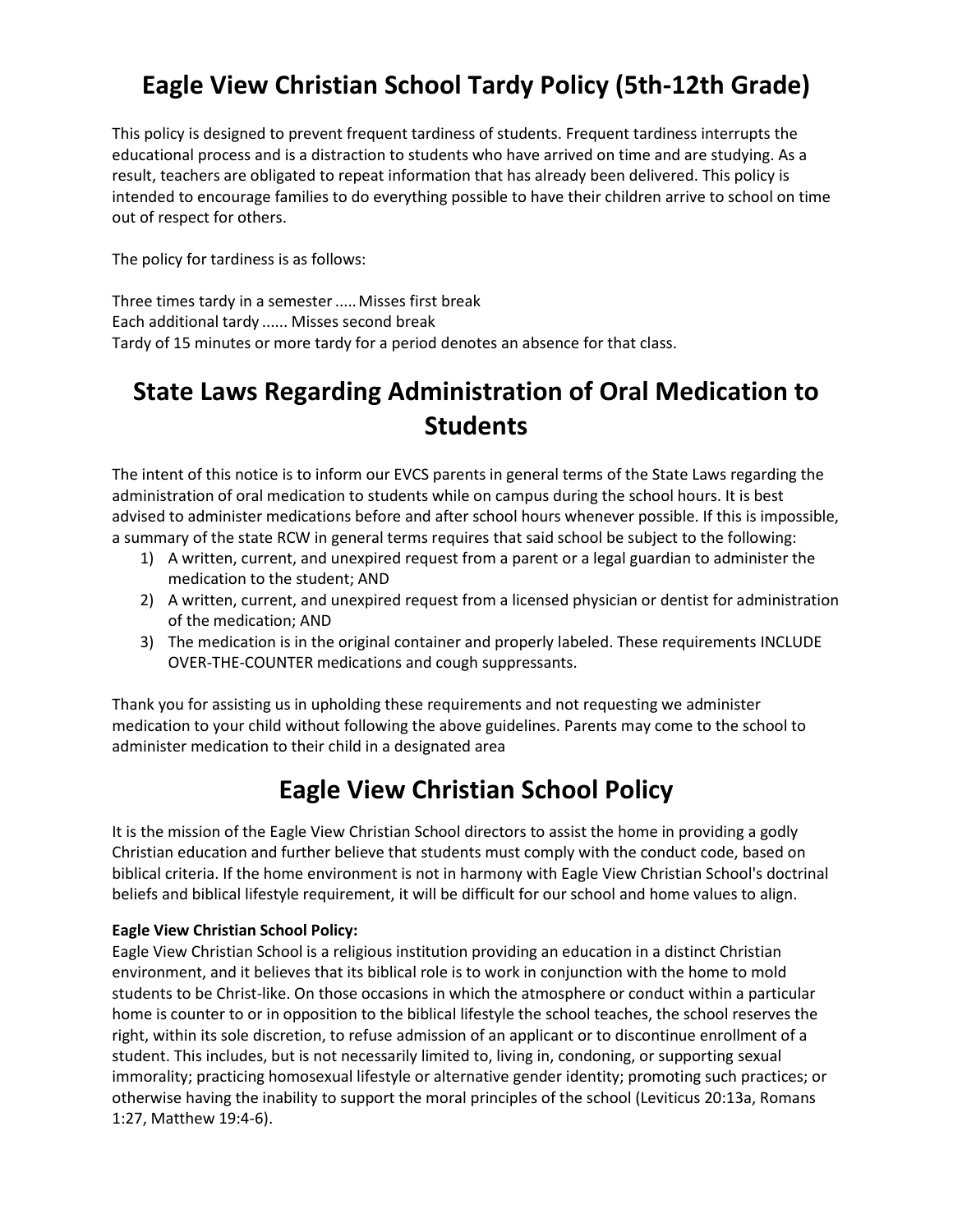# **Parental Agreement**

#### **Parental Involvement:**

We believe that the mission of EVCS cannot be fulfilled without parental involvement. We will support EVCS by attending school functions and parent meetings, by upholding the homework policy, by reading the office information sent home, by communicating with teachers, and by participating in some fundraisers.

#### **Discipline and Conduct:**

We agree students must be respectful to other students and adults and comply with all school regulations. We agree that it is our responsibility to require our children to comply with school standards. We understand that a child who persists in unacceptable conduct will not be permitted to remain in school. We further agree to require our child/ren to show respect for those in authority over them in the school such as teachers, assistants, janitors, administrators, and church staff. We understand EVCS staff will require students to comply with these standards according to Washington State law.

#### **Damages:**

We agree to pay for damages caused by our child/ren.

#### **Activities:**

We give permission for our child/ren to take part in all school activities, including school-sponsored field trips away from the school premises. We understand that we will always be notified of any field trip or activity away from the school.

#### **Liability:**

We release Eagle View Christian School from all liability, except negligence, while our child/ren is/are under school care and responsibility.

#### **Grievances:**

We pledge our loyalty to the aims and ideals of the school and will bring all questions and concerns directly to the appropriate person so that they may be properly considered.

#### **School health policy:**

We understand that in the event our child/ren becomes ill or sustains an injury which is of an emergency nature while in the care of EVCS, 911 will be called; and the child will be transported to the nearest hospital for care. If the illness or injury is of a less serious nature, EVCS personnel will evaluate, treat if necessary, and notify the parent. We give permission for EVCS staff to administer first aid or CPR as deemed necessary.

#### **Photographs:**

We give permission to Eagle View Christian School to photograph and/or video our child/ren, for inhouse pictures, special events, for publicity, security, or by an authorized photographer for school purposes or promotion only.

Signature of Mother **Print Name** Date Date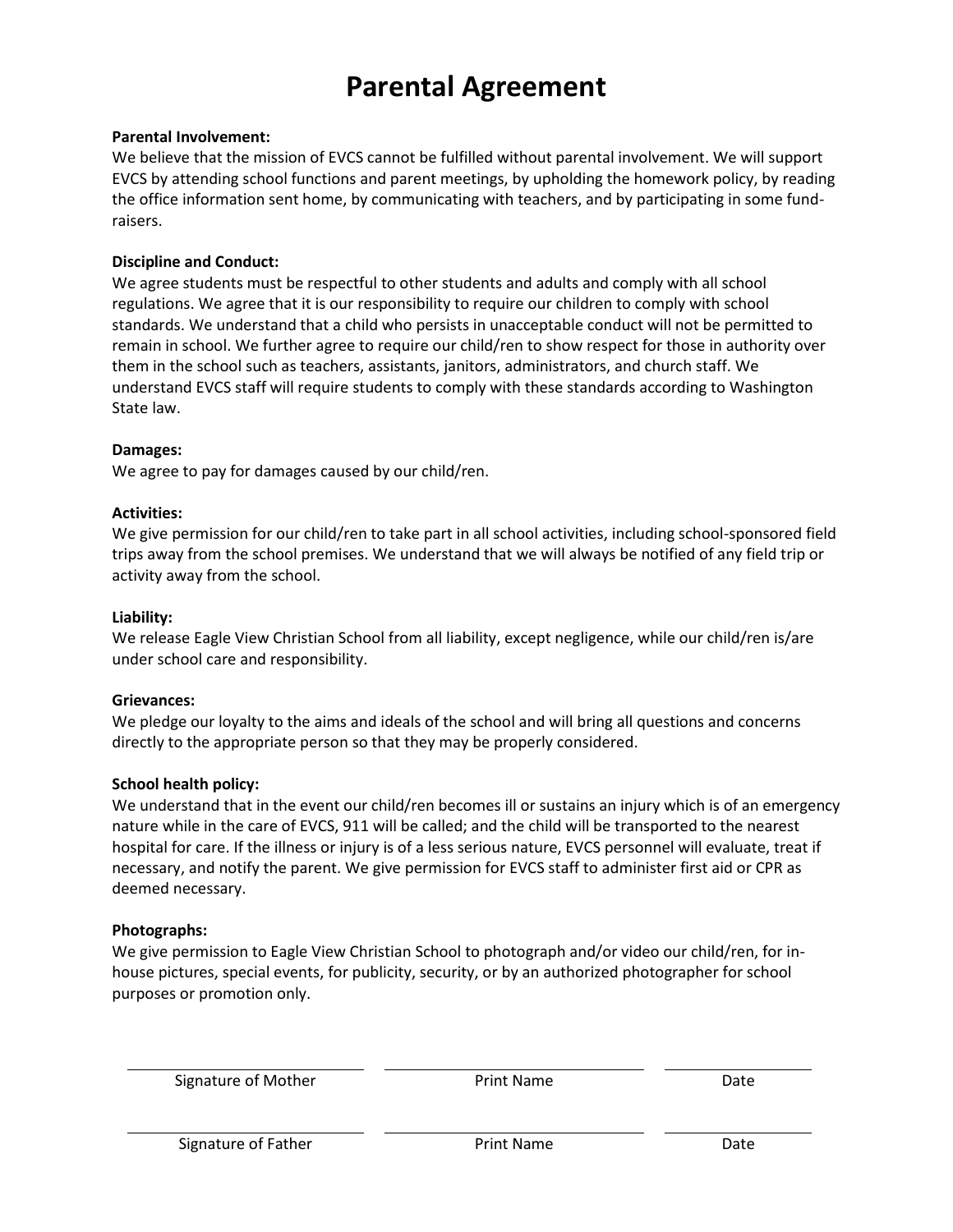# **Agreement for Parents**

#### **Parents: Please read the following statement carefully and sign below to indicate your agreement.**

I hereby affirm that I have read the Registration Packet/Student Handbook and discussed its policies with my student. I certify that I consent to and will submit to all governing policies of the school, including all applicable policies in the Student Handbook.

I understand that the standards of the school do not tolerate profanity, obscenity in word or action, dishonor to the Word of God, disrespect to the personnel of the school, or continued disobedience to the established policies of the school.

I understand that the services of the school are engaged by mutual consent, and that either the school or I reserve the right to terminate any or all services at any time. I understand that this Handbook does not contractually bind Eagle View Christian School and is subject to change without notice by decision of Eagle View Christian School's governing body. Admission to the school is a privilege, not a right, and admission for one school year does not guarantee automatic admission for future school years.

| Signature of Mother | <b>Print Name</b> | Date |
|---------------------|-------------------|------|
| Signature of Father | <b>Print Name</b> | Date |

#### *Students in Grades 7-12***: Please read the following statement carefully and sign below to indicate your agreement.**

I hereby affirm that I have read the Registration Packet/Student Handbook. I certify that I consent to and will submit to all governing policies of the school, including all applicable policies in the Student Handbook.

I understand that this Handbook does not contractually bind Eagle View Christian School and is subject to change without notice by decision of Eagle View Christian School's governing body.

I understand that admission to the school is a privilege, not a right, and that any behavior, either on or off campus, which is not consistent with the school's standards could result in the loss of that privilege.

Signature of Student **Print Name** Print Name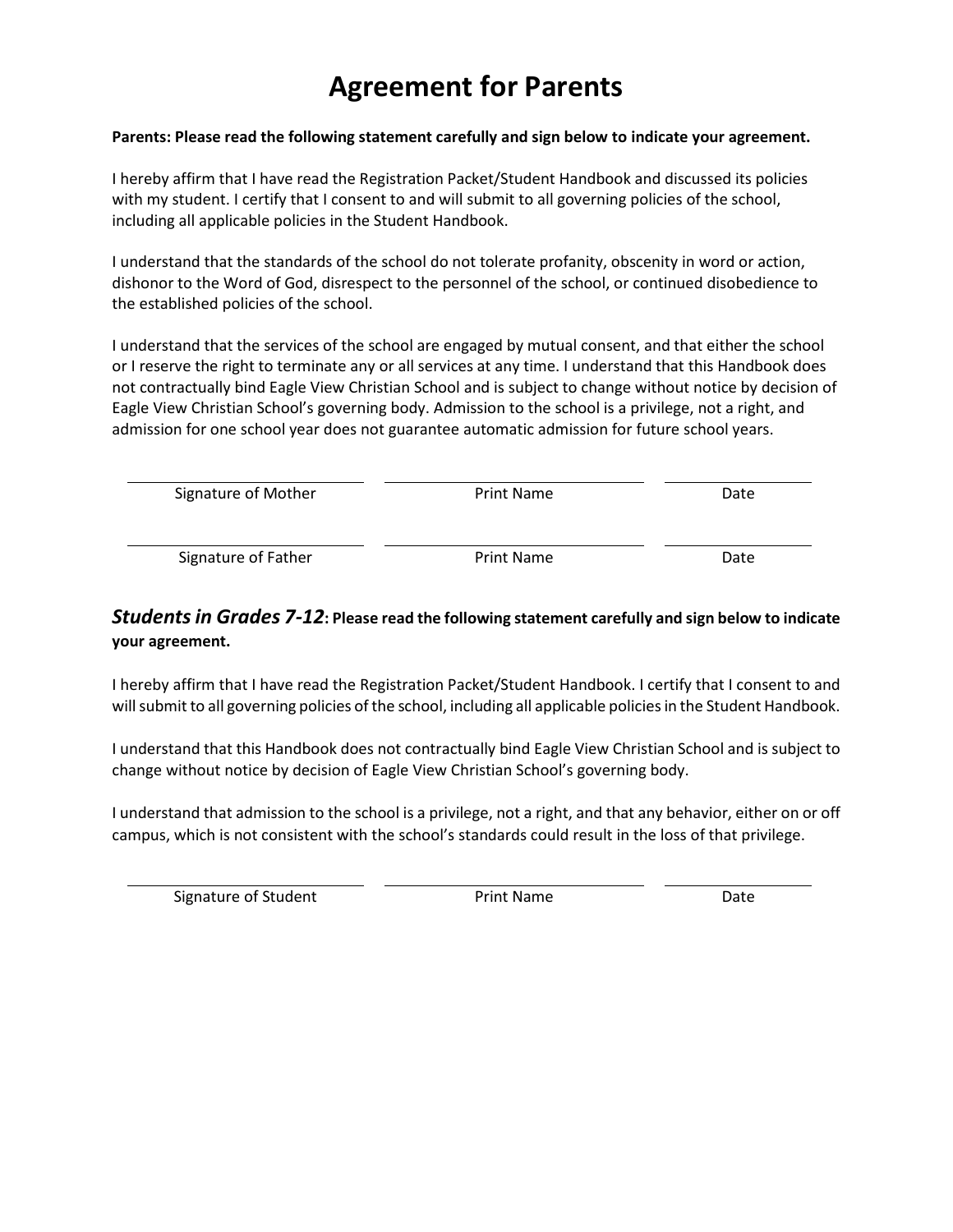# **Yearly Fees and Policies**

#### **Registration Fee:**

\$125.00 for all returning students if paid by Feb.15 (Non-refundable) \$250.00 for all new students (Non-refundable)

#### **Fun Fusion:**

Four-year old kindergarten through third grade \$70.00

#### **Tuition (Book fees are due by Aug. 15):**

K/4 Full-Time.........\$5,000 a year, \$500 a month K5-6th Grade.........\$5,000 a year, \$500 a month 7th-8th Grade........\$5,250 a year, \$525 a month 9th–12th Grade.....\$5,350 a year, \$535 a month

#### **Family Tuition Discounts:**

First Student:.........Full Rate Second Student:....20% Discount Third Student: .......30% Discount **Payment Options: Please select one**

**First Payment Option:** Pay in full by Sept. 1 and receive a 5% discount.

**Initial** 

**Second Payment Option:** Pay tuition throughout 10 months through checking ACH. Ten tuition payments will be automatically withdrawn from your checking/savings bank account on the first of each month, Sept. 1 through June 1.

**Initial** 

**Third Payment Option:** Pay tuition throughout 10 months with a debit or credit card. Ten tuition payments Sept. 1 - June 1 will be charged to your credit or debit card that is on file with EVCS. There is a 3% fee on credit cards.

**Initial** 

Payment is due on the first day of each month. If payments are received after the 5th day of the month, a \$15.00 late fee will automatically be added to your account. Tuition payments do not fluctuate with holiday seasons, snow days, or with students being absent from school. If a student enrolls after the first of the month, tuition will be prorated at \$23/day for that month. There is no refund if a student is withdrawn or expelled after the first day of the month. Student records will be released when the account is paid in full. All previous EVCS fees must be paid before registration and enrollment for the new school year. Tuition is based on a yearly rate. Student(s) withdrawn after May 1st will be charged the full year's tuition. Delinquent accounts of 30 days may result in suspension of the student(s) from EVCS.

| agree to the above terms. |
|---------------------------|
|                           |
|                           |

Parent Signature Date Date of the Date of the Date Date Date Date of the Date Date of the Date of the Date of the Date of the Date of the Date of the Date of the Date of the Date of the Date of the Date of the Date of the

**I**

Parent Signature Date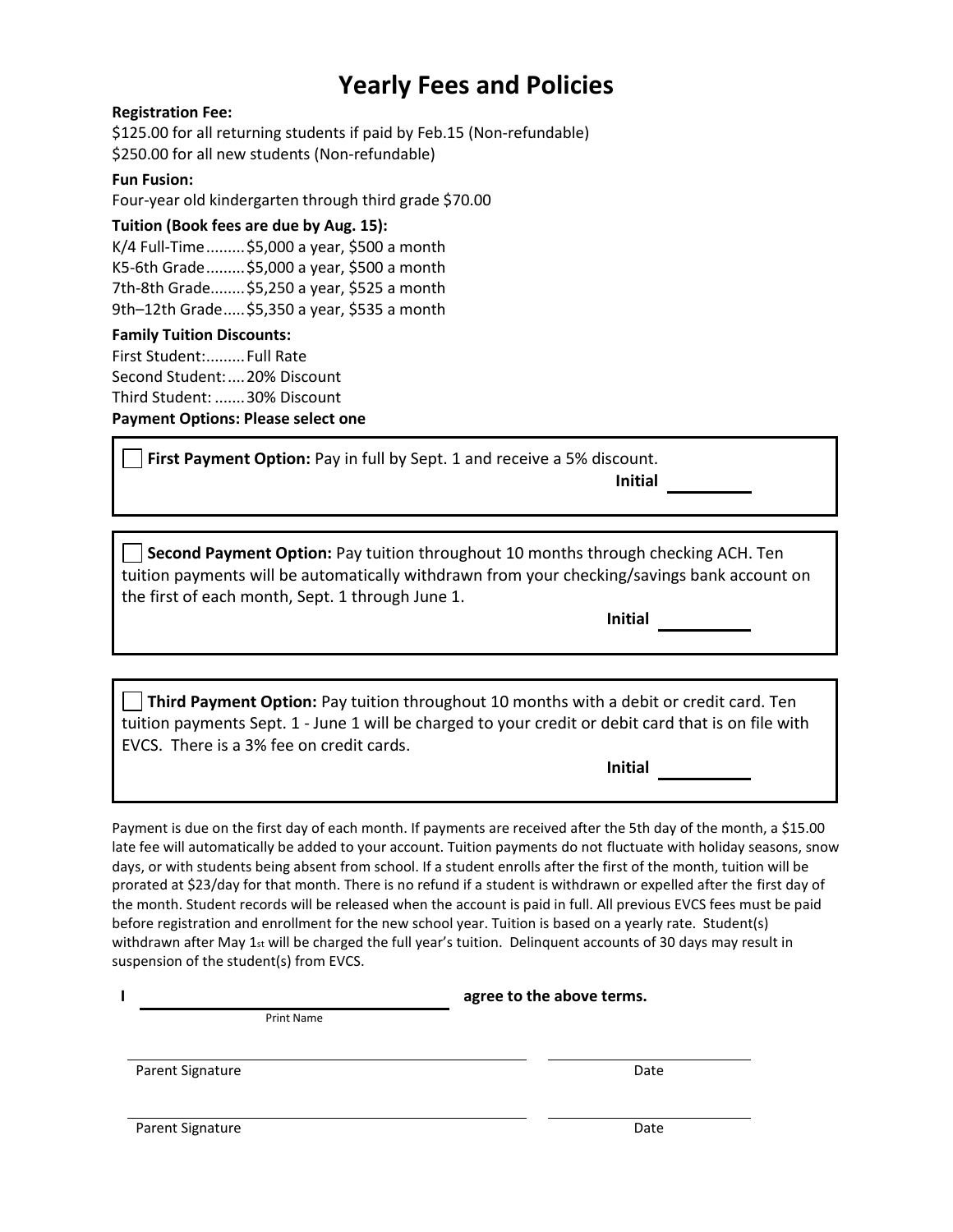# **Eagle View Christian School Parent Application**

This application does not ensure enrollment but provides much needed information to assist in a quality decision. Eagle View Christian School will make the final decisions concerning student placement based upon all the information provided.

| <b>Student Name:</b>                                                                         |                                                                                                                       |                                                                                                                                                                                                                                                                                                                                                                                                                                   |                           |                                                                                                                                                                                                                                |
|----------------------------------------------------------------------------------------------|-----------------------------------------------------------------------------------------------------------------------|-----------------------------------------------------------------------------------------------------------------------------------------------------------------------------------------------------------------------------------------------------------------------------------------------------------------------------------------------------------------------------------------------------------------------------------|---------------------------|--------------------------------------------------------------------------------------------------------------------------------------------------------------------------------------------------------------------------------|
|                                                                                              | (Last)                                                                                                                | (First)                                                                                                                                                                                                                                                                                                                                                                                                                           | (M.I.)                    | (Goes By)                                                                                                                                                                                                                      |
| Date of Birth:                                                                               | <u>na androide and Age:</u>                                                                                           | Sex (M/F):                                                                                                                                                                                                                                                                                                                                                                                                                        | <b>Grade Entering:</b>    |                                                                                                                                                                                                                                |
| List allergies, handicaps, or other pertinent health information:                            |                                                                                                                       |                                                                                                                                                                                                                                                                                                                                                                                                                                   |                           |                                                                                                                                                                                                                                |
| How many siblings are enrolled at Eagle View Christian School?                               |                                                                                                                       |                                                                                                                                                                                                                                                                                                                                                                                                                                   |                           |                                                                                                                                                                                                                                |
| <b>Father or Guardian:</b>                                                                   |                                                                                                                       |                                                                                                                                                                                                                                                                                                                                                                                                                                   |                           |                                                                                                                                                                                                                                |
|                                                                                              |                                                                                                                       | <b>Example 12 (Last Name)</b> National Contract (First Name)                                                                                                                                                                                                                                                                                                                                                                      |                           |                                                                                                                                                                                                                                |
| Street Address:                                                                              |                                                                                                                       |                                                                                                                                                                                                                                                                                                                                                                                                                                   |                           |                                                                                                                                                                                                                                |
|                                                                                              |                                                                                                                       |                                                                                                                                                                                                                                                                                                                                                                                                                                   |                           |                                                                                                                                                                                                                                |
|                                                                                              |                                                                                                                       |                                                                                                                                                                                                                                                                                                                                                                                                                                   |                           | Cell #: <u>_______________________</u>                                                                                                                                                                                         |
| Occupation:                                                                                  |                                                                                                                       |                                                                                                                                                                                                                                                                                                                                                                                                                                   |                           |                                                                                                                                                                                                                                |
| Relationship to student:                                                                     |                                                                                                                       | $\frac{1}{\sqrt{1-\frac{1}{\sqrt{1-\frac{1}{\sqrt{1-\frac{1}{\sqrt{1-\frac{1}{\sqrt{1-\frac{1}{\sqrt{1-\frac{1}{\sqrt{1-\frac{1}{\sqrt{1-\frac{1}{\sqrt{1-\frac{1}{\sqrt{1-\frac{1}{\sqrt{1-\frac{1}{\sqrt{1-\frac{1}{\sqrt{1-\frac{1}{\sqrt{1-\frac{1}{\sqrt{1-\frac{1}{\sqrt{1-\frac{1}{\sqrt{1-\frac{1}{\sqrt{1-\frac{1}{\sqrt{1-\frac{1}{\sqrt{1-\frac{1}{\sqrt{1-\frac{1}{\sqrt{1-\frac{1}{\sqrt{1-\frac{1}{\sqrt{1-\frac{1$ |                           |                                                                                                                                                                                                                                |
| Mother or Guardian:                                                                          | <u> 1980 - Jan Barnett, fransk politiker (</u>                                                                        |                                                                                                                                                                                                                                                                                                                                                                                                                                   |                           |                                                                                                                                                                                                                                |
|                                                                                              | (Last Name)                                                                                                           | (First Name)                                                                                                                                                                                                                                                                                                                                                                                                                      |                           |                                                                                                                                                                                                                                |
| Street Address:                                                                              |                                                                                                                       |                                                                                                                                                                                                                                                                                                                                                                                                                                   |                           |                                                                                                                                                                                                                                |
| Mailing Address: Mailing Address: Mailing Address: Mail 2014                                 |                                                                                                                       |                                                                                                                                                                                                                                                                                                                                                                                                                                   | City: State: Zip:         |                                                                                                                                                                                                                                |
| E-mail:                                                                                      | <u>a sa barang sa mga sangang nagarang nagarang nagarang nagarang nagarang nagarang nagarang nagarang nagarang na</u> |                                                                                                                                                                                                                                                                                                                                                                                                                                   |                           | Cell #: <u>____________________</u>                                                                                                                                                                                            |
| Occupation:                                                                                  |                                                                                                                       | <u> 1989 - Johann Stein, mars an deutscher Stein und der Stein und der Stein und der Stein und der Stein und der</u>                                                                                                                                                                                                                                                                                                              |                           |                                                                                                                                                                                                                                |
| Relationship to student:                                                                     |                                                                                                                       | <b>Example 20</b> Lives with student:                                                                                                                                                                                                                                                                                                                                                                                             |                           | $\mathbb{C}$ Yes $\mathbb{C}$ No                                                                                                                                                                                               |
| For returning families only:<br>address, phone number or e-mail. It really helps. Thank you! |                                                                                                                       | Is any of the above contact information new? If so, can you please let us know in the field below whether                                                                                                                                                                                                                                                                                                                         |                           | $\mathbb{C}$ Yes $\mathbb{C}$ No                                                                                                                                                                                               |
|                                                                                              |                                                                                                                       |                                                                                                                                                                                                                                                                                                                                                                                                                                   |                           |                                                                                                                                                                                                                                |
| <b>Local Grandparents:</b>                                                                   | (Last Name)                                                                                                           | (First Name)                                                                                                                                                                                                                                                                                                                                                                                                                      |                           | Home Phone: The Contract of The Contract of The Contract of The Contract of The Contract of The Contract of The Contract of The Contract of The Contract of The Contract of The Contract of The Contract of The Contract of Th |
| Street Address:                                                                              | <u> 1980 - Johann Barbara, martin a</u>                                                                               |                                                                                                                                                                                                                                                                                                                                                                                                                                   |                           |                                                                                                                                                                                                                                |
| E-mail:                                                                                      |                                                                                                                       | Approval to contact<br>grandparents?                                                                                                                                                                                                                                                                                                                                                                                              | $C$ Yes $C$ No<br>Cell #: |                                                                                                                                                                                                                                |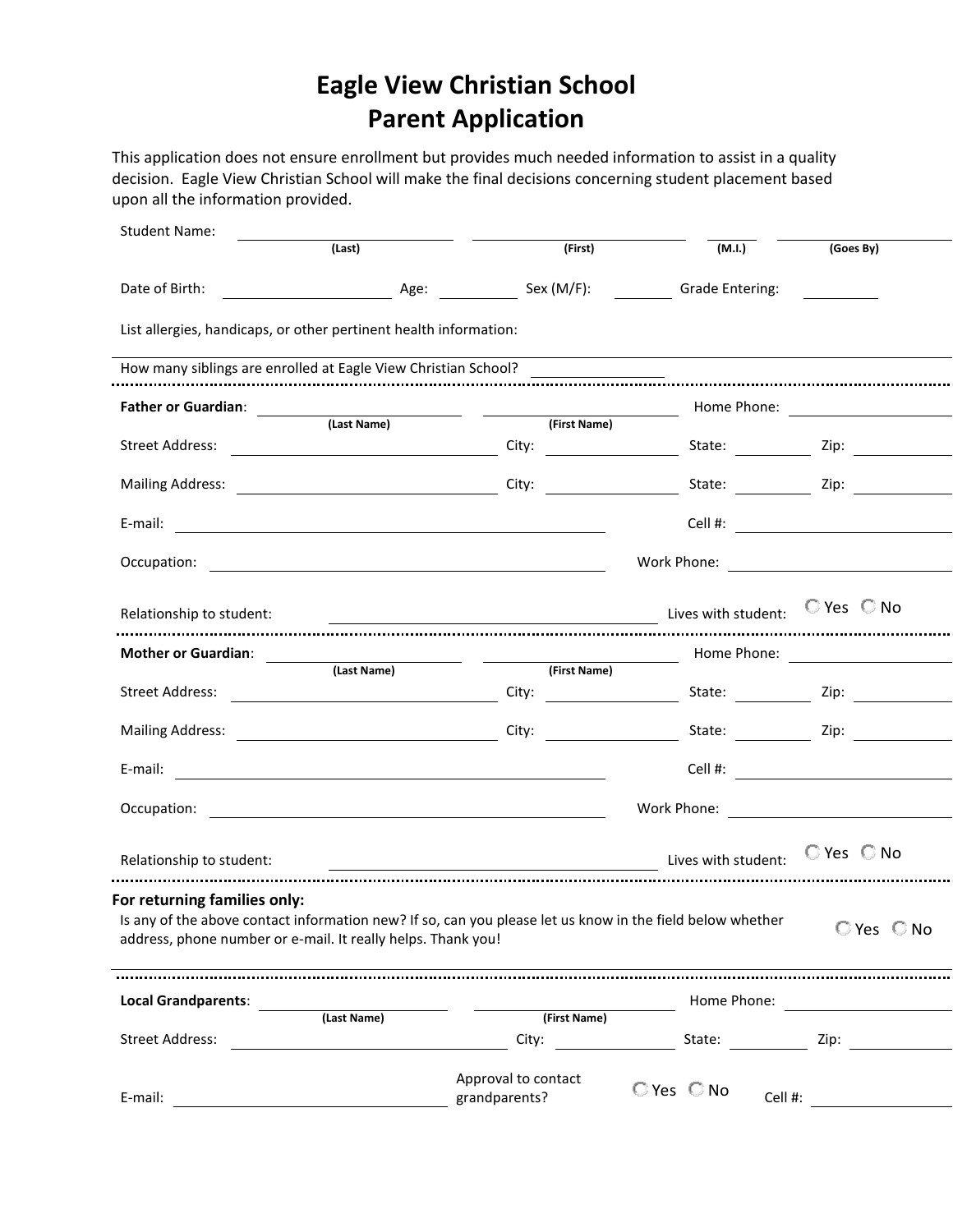|         |    | How many church services a month does your child |           |      |      |
|---------|----|--------------------------------------------------|-----------|------|------|
| attend? |    |                                                  |           |      |      |
| toward: |    | How would you rate your child's attitude         |           |      |      |
|         | А. | God                                              | Excellent | Good | Poor |
|         | В. | Parents                                          | Excellent | Good | Poor |
|         |    | Authority figures                                | Excellent | Good | Poor |
|         | C. |                                                  |           |      |      |
|         | D. | Attending this                                   |           |      |      |

List all previous schools your child has attended, beginning with the most recent:

| Year | Name of School | Citv | State | Reason for withdrawal |
|------|----------------|------|-------|-----------------------|
|      |                |      |       |                       |
|      |                |      |       |                       |
|      |                |      |       |                       |
|      |                |      |       |                       |
|      |                |      |       |                       |
|      |                |      |       |                       |

Has your child had a 504 Plan, I.E.P., Title 1 or other special services? Please indicate and explain why/when:

| Has your child ever been suspended, expelled or denied admission to a<br>school? |     |              |                                                               |             |                     | $\Box$ Yes   | $\sqcup$ No |           |
|----------------------------------------------------------------------------------|-----|--------------|---------------------------------------------------------------|-------------|---------------------|--------------|-------------|-----------|
| If yes, when?                                                                    |     | Why?         | <u> 1989 - Johann Stein, mars an deutscher Stein († 1958)</u> |             |                     |              |             |           |
| Name of<br>School:                                                               |     |              |                                                               |             |                     |              |             |           |
| Has your child ever tried illegal drugs, alcohol, tobacco, or<br>vaping?         |     |              |                                                               |             | Yes<br>$\mathsf{L}$ | $\square$ No |             |           |
| Is your teen<br>dating?                                                          | Yes | $\square$ No | Do you monitor your child's social media<br>accounts?         |             |                     |              | $\Box$ Yes  | $\Box$ No |
| What do you see as your child's greatest needs?                                  |     |              |                                                               |             |                     |              |             |           |
| Spiritual:                                                                       |     |              |                                                               | Behavioral: |                     |              |             |           |
| Academic:                                                                        |     |              |                                                               | Social:     |                     |              |             |           |

I/we, the undersigned parent(s)/guardian(s) declare that I/we understand the purposes of the school and that I/we enroll my/our child because of the desire for he/she to receive a Christ-centered education.

I/we agree to support the policies of the school and acknowledge that her/his education will be in harmony with these policies and subject to the authority invested in the classroom teacher and principal.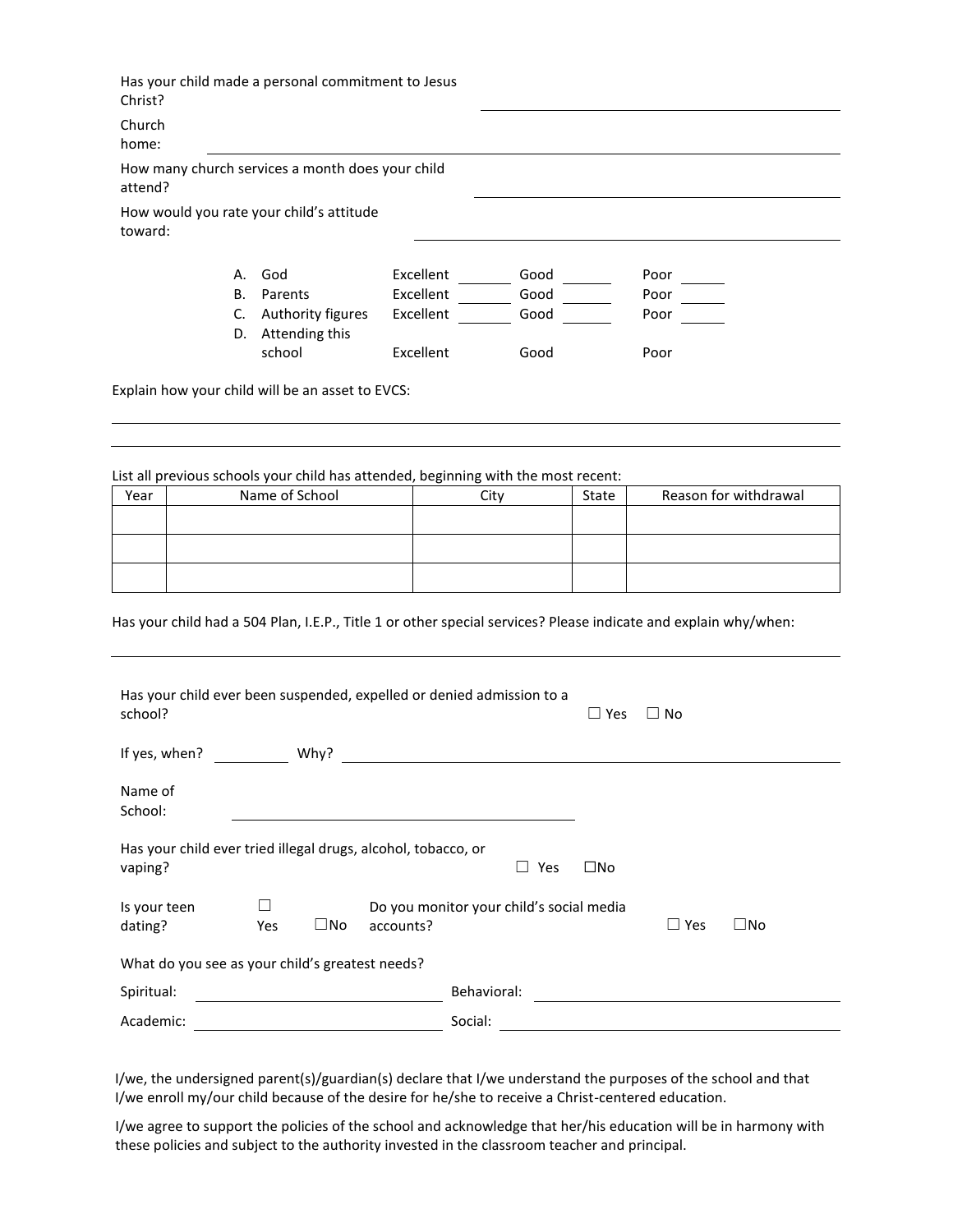I/we agree to pay the tuition and any applicable additional fees in accordance with the financial contract signed with the Business Office upon acceptance.

| Parent Signature | <b>Print Name</b> | Date |
|------------------|-------------------|------|
| Parent Signature | <b>Print Name</b> | Date |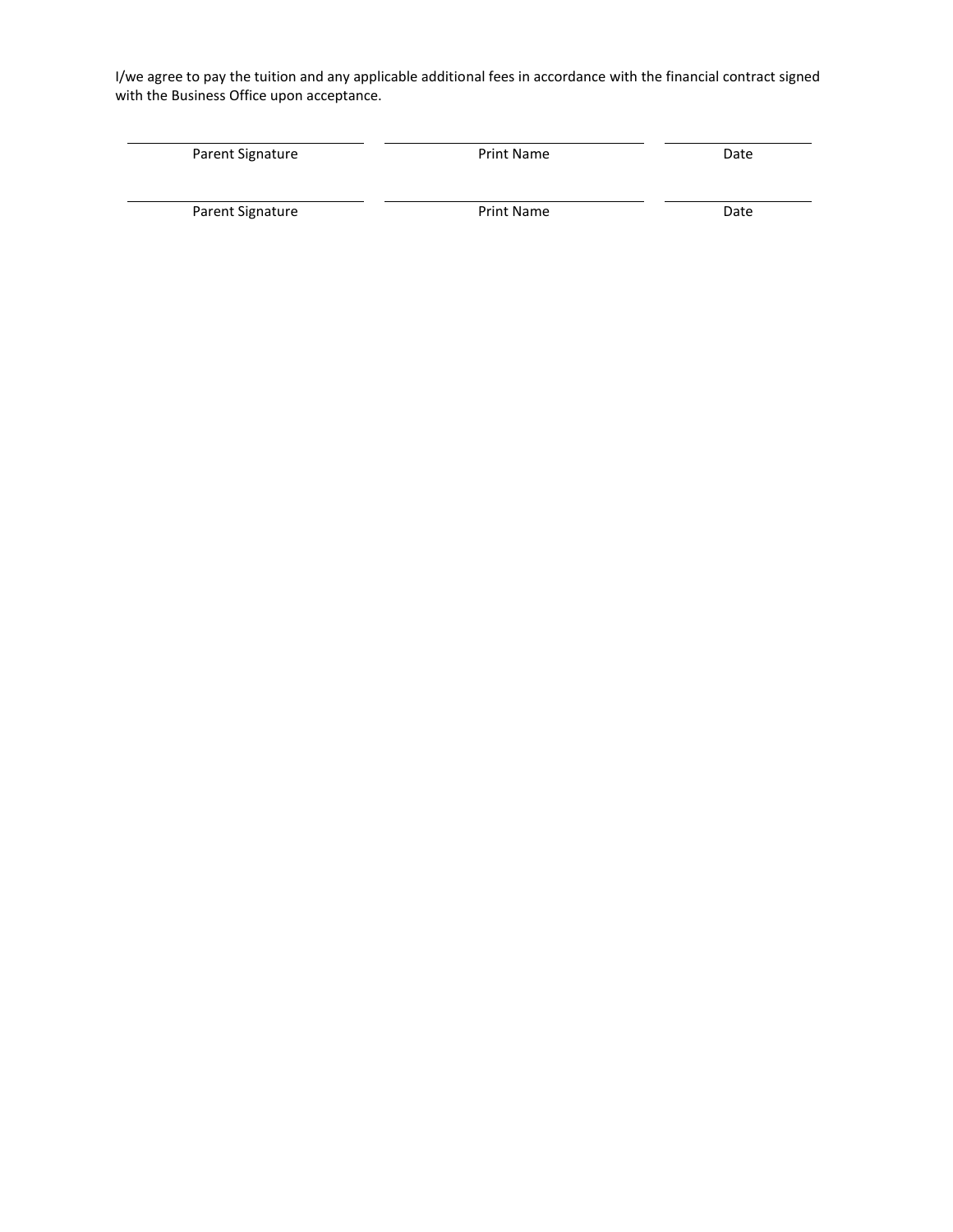# **Eagle View Christian School Emergency Information**

| <b>Student Name:</b>                                                                                                                                                                                                                                                                                                                                                                                                   | (Last) |       | (First)      |                | (Grad<br>e)               | (Date of Birth) |  |
|------------------------------------------------------------------------------------------------------------------------------------------------------------------------------------------------------------------------------------------------------------------------------------------------------------------------------------------------------------------------------------------------------------------------|--------|-------|--------------|----------------|---------------------------|-----------------|--|
| Parent/Guardian's<br>Name:                                                                                                                                                                                                                                                                                                                                                                                             |        |       |              |                |                           |                 |  |
| Home<br>Address:                                                                                                                                                                                                                                                                                                                                                                                                       |        |       |              | Home<br>Phone: |                           |                 |  |
|                                                                                                                                                                                                                                                                                                                                                                                                                        | City   | State | Zip          | Е-<br>Mail:    |                           |                 |  |
|                                                                                                                                                                                                                                                                                                                                                                                                                        |        |       |              |                |                           |                 |  |
| <b>Father's Business</b><br><b>Address:</b>                                                                                                                                                                                                                                                                                                                                                                            |        |       |              |                | <b>Business</b><br>Phone: |                 |  |
|                                                                                                                                                                                                                                                                                                                                                                                                                        |        |       |              |                | Cell<br>Phone:            |                 |  |
|                                                                                                                                                                                                                                                                                                                                                                                                                        | City   | State | Zip          |                |                           |                 |  |
| <b>Mother's Business</b><br><b>Address:</b>                                                                                                                                                                                                                                                                                                                                                                            |        |       |              |                | <b>Business</b><br>Phone: |                 |  |
|                                                                                                                                                                                                                                                                                                                                                                                                                        |        |       |              |                | Cell<br>Phone:            |                 |  |
|                                                                                                                                                                                                                                                                                                                                                                                                                        | City   | State | Zip          |                |                           |                 |  |
| Alternate persons to be notified in case of emergency or authorized persons to pick up your child from school:                                                                                                                                                                                                                                                                                                         | Name   |       | Relationship |                |                           | Phone           |  |
| If Parent/Guardian named above cannot be reached in the time of an emergency, and if the immediate<br>observation or treatment is urgent in judgment of the school staff, do you authorize and direct the school staff to<br>accompany the student to the hospital or doctor most accessible? $\Box$ YES<br>Do you agree to be financially responsible for all expenses incurred for treatment under the circumstances |        |       |              |                |                           | $\Box$ NO       |  |
| above? □YES □NO                                                                                                                                                                                                                                                                                                                                                                                                        |        |       |              |                |                           |                 |  |
| If an ambulance responds, do you accept full responsibility for expenses incurred? $\Box$ YES $\Box$ NO<br>IF the answer to any of the above questions is NO, please explain what action you desire the school staff to take on                                                                                                                                                                                        |        |       |              |                |                           |                 |  |
| behalf of your child:                                                                                                                                                                                                                                                                                                                                                                                                  |        |       |              |                |                           |                 |  |
| Allergies: Plants:___________ Foods:___________ Bees or other insects:__________ Animal:________Other:_________________________________                                                                                                                                                                                                                                                                                |        |       |              |                |                           |                 |  |
| Describe the reaction: <u>contract of the set of the set of the set of the set of the set of the set of the set of the set of the set of the set of the set of the set of the set of the set of the set of the set of the set of</u><br>Is medication needed for allergy? $\square$ YES $\square$ NO                                                                                                                   |        |       |              |                |                           |                 |  |

Does your child regularly take medication? ☐YES ☐NO If yes, please explain below: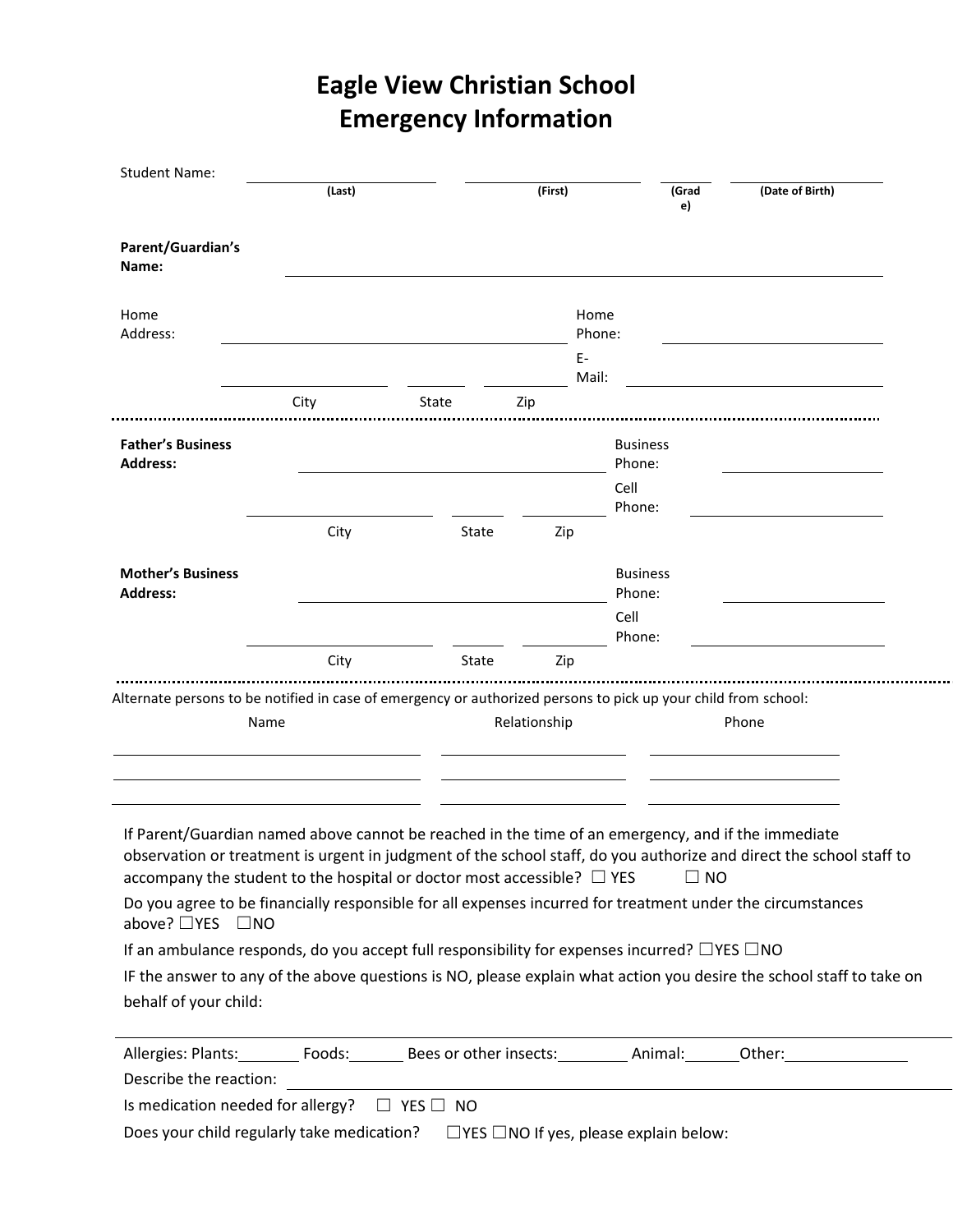| Pertinent medical background information:                                   |  |
|-----------------------------------------------------------------------------|--|
| Does your child wear glasses? $\Box$ Yes $\Box$ No If so, For what purpose? |  |

Parent/Guardian Signature Date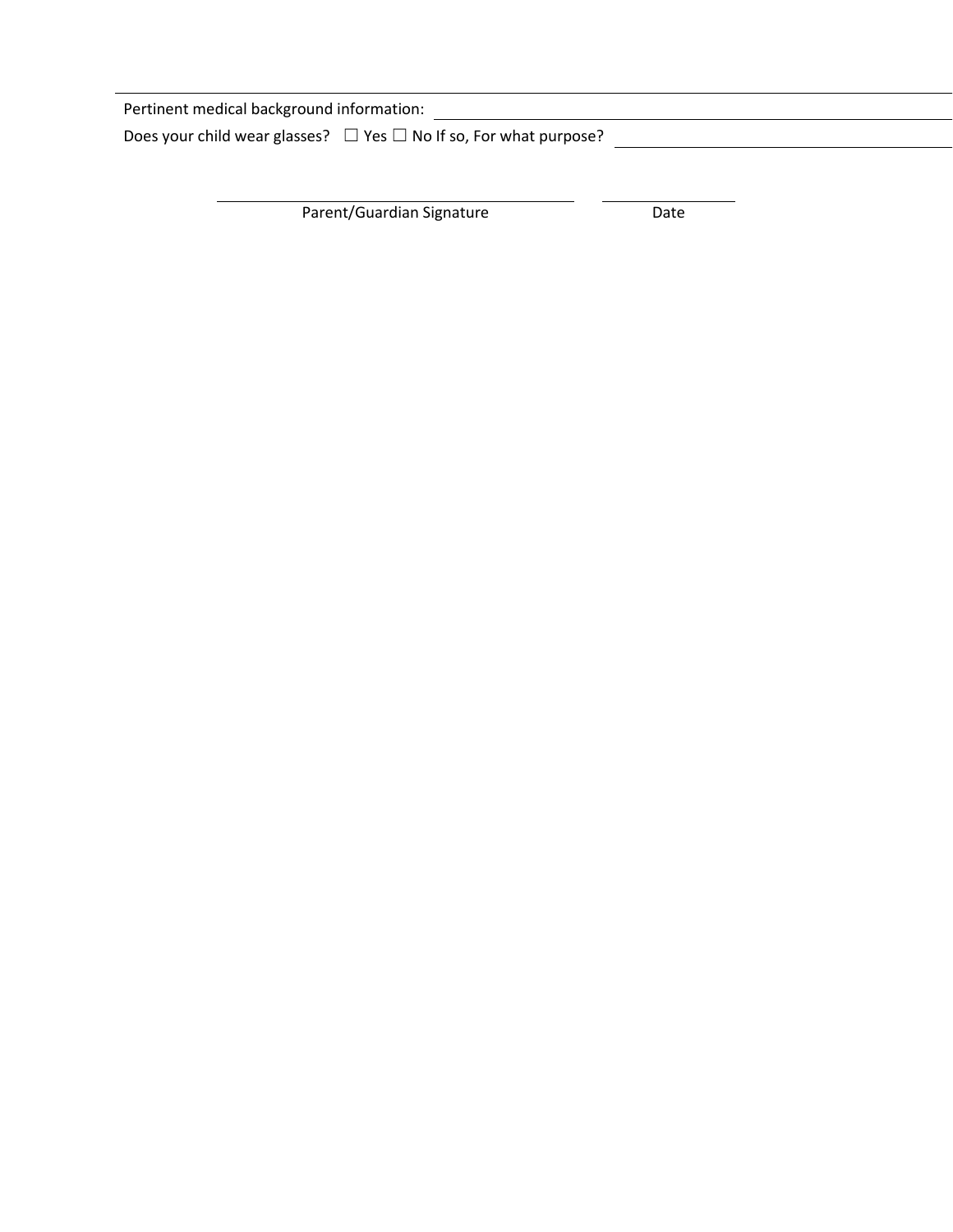# **ACH Debit/Credit Card Authorization Form**

| I hereby authorize First Citizens Bank to initiate Debit entries for \$                                | for the |
|--------------------------------------------------------------------------------------------------------|---------|
| purpose of ACH origination credit settlement, to Eagle View Christian School. I acknowledge that the   |         |
| origination of ACH transaction to my account must comply with the provisions of the Unites States law. |         |

|      | <b>Bank Account Payment Information:</b>      | Checking<br>$\Box$                  | Savings<br>$\Box$                           |
|------|-----------------------------------------------|-------------------------------------|---------------------------------------------|
|      | Name on Account                               |                                     | <b>Financial Institution</b>                |
|      | Routing & Transit Number                      |                                     | <b>Account Number</b>                       |
|      | <b>Credit/Debit Card Payment Information:</b> |                                     | $\Box$ Credit (3% bank fee)<br>$\Box$ Debit |
|      |                                               | <b>PLEASE ATTACH A VOIDED CHECK</b> |                                             |
|      |                                               |                                     |                                             |
|      | Name on Card                                  |                                     | <b>Card Number</b>                          |
| This | <b>Expiration Date:</b>                       |                                     |                                             |

authorization is to remain in full force and effect until *Eagle View Christian School* has received written notification from me of its termination in such time and manner as to afford *Eagle View Christian School* and *First Citizens Bank* a reasonable opportunity to act on it.

Signature **Date** Print Name **Date** 

Payment is due on the first day of each month. If payments are received after the 5th day of the month, a \$15.00 late fee will automatically be added to your account. Any fees that EVCS incurs due to insufficient funds will be the responsibility of the account holder. Tuition payments do not fluctuate with holiday seasons, snow days, or with students being absent from school. If a student enrolls after the first of the month, tuition will be prorated at \$23/day for that month. There is no refund if a student is withdrawn or expelled after the first day of the month. Student records will be released when the account is paid in full. All previous EVCS fees must be paid before registration and enrollment for the new school year. Tuition is based on a yearly rate. Student(s) withdrawn after May  $1<sup>st</sup>$  will be charged the full year's tuition. Delinquent accounts of 30 days may result in suspension of the student(s) from EVCS.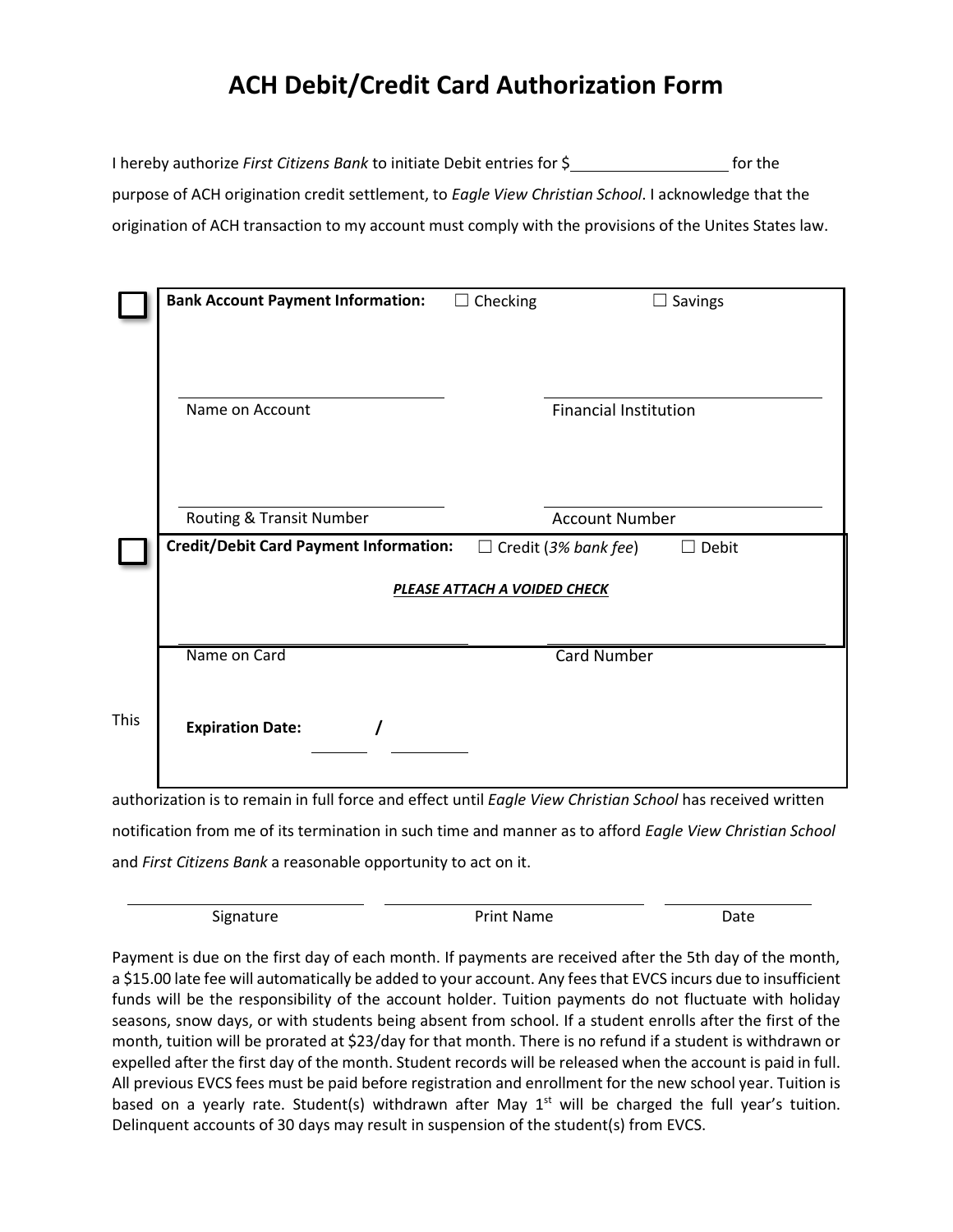### **Eagle View Christian School** REQUEST FOR TRANSFER OF STUDENT'S EDUCATIONAL RECORDS

| Date: |                   |         |       |  |
|-------|-------------------|---------|-------|--|
| To:   | (Previous School) |         |       |  |
|       | (Address)         |         |       |  |
|       | (City)            | (State) | (Zip) |  |

The following student(s) have been enrolled in our school. Please send all education records, including transcripts of credits, medical records, testing results, immunization records, and special education records pertaining to:

| (Last Name)                 | (First Name)                | (M.I.)                      | (Grade) | (Date of Birth) |
|-----------------------------|-----------------------------|-----------------------------|---------|-----------------|
|                             |                             |                             |         |                 |
|                             |                             |                             |         |                 |
|                             |                             |                             |         |                 |
|                             |                             |                             |         |                 |
|                             |                             |                             |         |                 |
|                             |                             |                             |         |                 |
|                             |                             |                             |         |                 |
| Parent Signature            |                             | <b>Print Name</b>           |         | Date            |
|                             |                             |                             |         |                 |
| Please send information to: | Eagle View Christian School |                             |         |                 |
|                             |                             | 13036 Morris Road Southeast |         |                 |
|                             |                             | Yelm, WA 98597              |         |                 |
|                             | Phone:                      | $(360)$ 458-3090            | Fax:    | (360) 458-4990  |

**The Washington State Office of Public Instruction requires private schools to provide them with the following information. This information does not determine your child's acceptance to EVCS. Please mark the category in which your child is 50% or more. If your child is 50-50 in any category, please choose one. Thank you!**